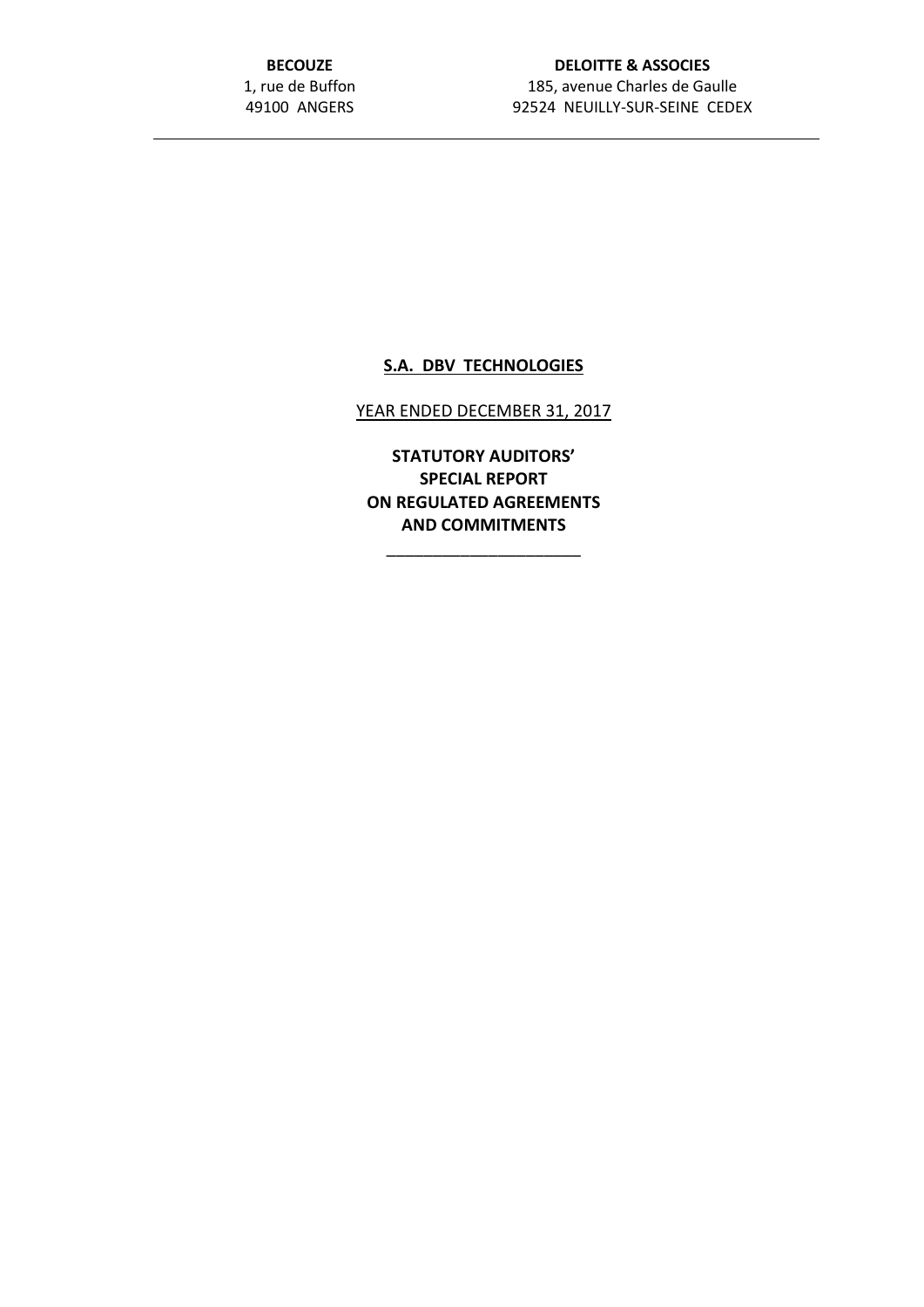## **S.A. DBV TECHNOLOGIES** 177 - 181, avenue Pierre Brossolette 92120 MONTROUGE

\_\_\_\_\_\_\_\_\_\_\_\_\_\_\_

#### *Statutory auditors' special report on regulated agreements and commitments Shareholders' meeting held to approve the financial statements for the year ended December 31, 2017*

*This is a free translation into English of the statutory auditors' special report on regulated agreements and commitments issued in the French language and is provided solely for the convenience of English speaking readers. This report on regulated agreements and commitments should be read in conjunction with, and construed in accordance with, French law and professional auditing standards applicable in France. It should be understood that the agreements and commitments reported on are only those provided by the French Commercial Code and that the report does not apply to those related party transactions described in IAS 24 or other equivalent accounting standards.*

To the Shareholders' Meeting of DBV TECHNOLOGIES,

In our capacity as Statutory Auditors of your company, we hereby present to you our report on regulated agreements and commitments.

The terms of our engagement require us to communicate to you, based on information provided to us, the principal terms and conditions of those agreements and commitments brought to our attention or which we may have discovered during the course of our audit, as well as the reasons justifying that such agreements and commitments are in the Company's interest, without expressing an opinion on their usefulness and appropriateness or identifying such other agreements and commitments, if any. It is your responsibility, pursuant to Article R. 225-31 of the French Commercial Code (*Code de Commerce*), to assess the interest involved in respect of the conclusion of these agreements and commitments for the purpose of approving them.

Furthermore, it is our responsibility, as applicable, to provide you with the information stipulated in Article R. 225-31 of the French Commercial Code concerning the performance over the past fiscal year of the agreements and commitments that were already approved by the Shareholders' Meeting.

We carried out the procedures we deemed necessary in accordance with the professional standards of the French National Institute of Statutory Auditors (*Compagnie Nationale des Commissaires aux Comptes*) related to this assignment. These procedures consisted in verifying the consistency of the information that was provided to us with the relevant source documents.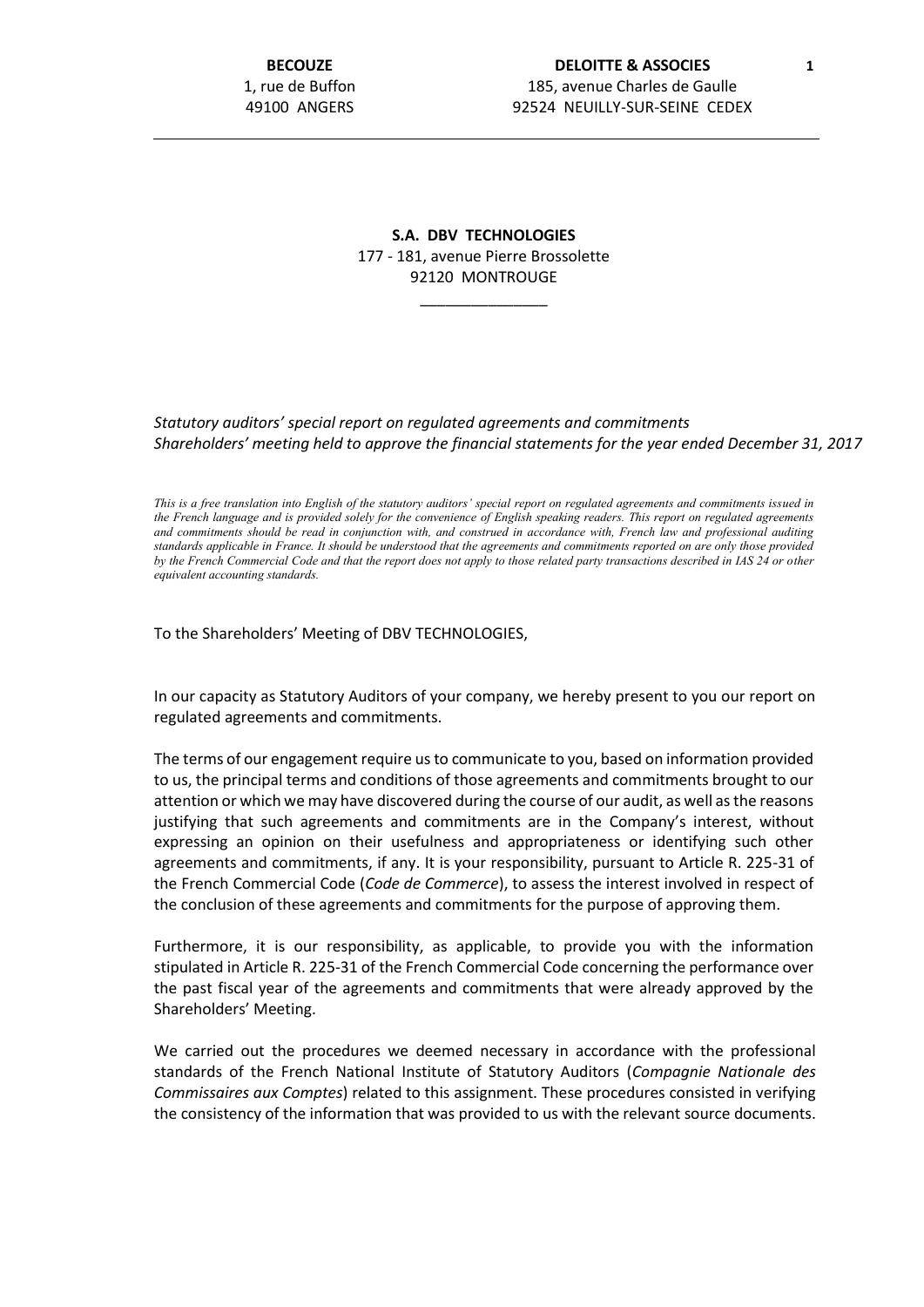### **1 - AGREEMENTS AND COMMITMENTS SUBMITTED FOR APPROVAL BY THE SHAREHOLDERS' MEETING**

### **1-1 Agreements and commitments authorized and entered into during the year**

Pursuant to Article L. 225-40 of the French Commercial Code, the following agreements and commitments, entered into during the year and previously authorized by your Board of Directors, have been brought to our attention.

## **1-1-1 Nature and purpose: compensation of the Executive Vice President / Chief Financial Officer**

Person involved: Mr. David Schilansky, Executive Vice President / Chief Financial Officer of DBV **TECHNOLOGIES** 

Terms and conditions : Mr. David Schilansky may receive exceptional compensation equal to 100% of the variable compensation calculated on the basis of the annual fixed compensation due for 2017, allocated as follows:

- 25% once financing has been completed to a significant extent and in a manner acceptable to the Board of Directors,
- 75% after confirmation of the BLA's submission with the FDA.

Reason justifying that such agreement or commitment is in the Company's interest: motivate and retain the Executive Vice President / Chief Financial Officer in a crucial financial and scientific context for DBV TECHNOLOGIES.

*(Agreement authorized by the Board of Directors' meeting of December 13, 2017 and specified by the Board of Directors' meeting of March 13, 2018)*

# **1-1-2 Nature and purpose: amendment to the employment contract of the Executive Vice President / Chief Pharmacist**

Person involved: Mr. Laurent Martin, Executive Vice President / Chief Pharmacist of DBV **TECHNOLOGIES** 

Terms and conditions: Mr. Laurent Martin may receive exceptional compensation equal to 100% of the variable compensation calculated on the basis of the annual fixed compensation due for 2017, allocated as follows:

- 25% once financing has been completed to a significant extent and in a manner acceptable to the Board of Directors,
- 75% after confirmation of the BLA's submission with the FDA.

Reason justifying that such agreement or commitment is in the Company's interest: motivate and retain the Executive Vice President / Chief Pharmacist in a crucial financial and scientific context for DBV TECHNOLOGIES.

*(Agreement authorized by the Board of Directors' meeting of December 13, 2017 and specified by the Board of Directors' meeting of March 13, 2018)*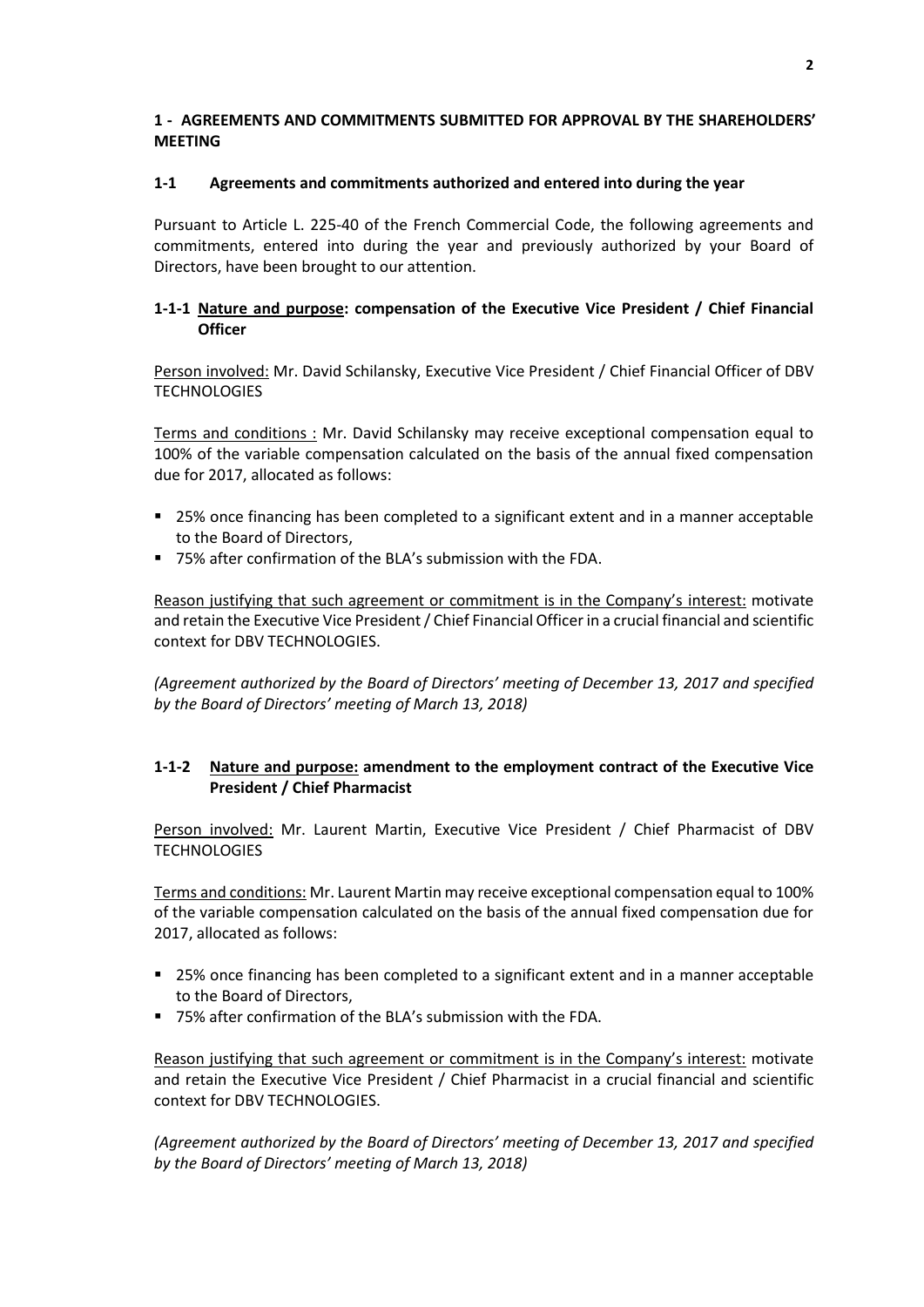### **1-1-3 Nature and purpose: amendment to the employment contract of Mr. David Schilansky**

Person involved: Mr. David Schilansky, Executive Vice President / Chief Financial Officer of DBV **TECHNOLOGIES** 

In the event of a change in the Chief Executive Officer of the Company, the latter shall grant each employee (holding an employment contract), who is a member of the Executive Committee as of December 14, 2017 (or who would become a member as of such date), and would be required to leave the company under the terms and conditions hereafter within eighteenth months of such change, a contractual termination benefit. This benefit equal to one year of gross compensation under their employment contract, calculated on the basis of the average for the last twelve months prior to the notice of termination (including variable compensation), shall be paid in addition to any and all legal or contractual compensation as may be due to the employee.

Considering Mr. David Schilansky's particularly extensive responsibilities in his capacity as the Company's Chief Financial Officer, and which result directly from the privileged relationship of trust with the Company's current Chief Executive Officer since he was hired in 2011 and the subsequent promotions that he has obtained since that date, it would appear that any replacement of the Company's current Chief Executive Officer could potentially infringe upon the scope of Mr. David Schilansky's responsibilities and/or prerogatives. This is why the Board of Directors agrees that the above benefit be raised to twenty-four months (compared to twelve months) and that it also be granted under the above terms and conditions in the event of any infringement on his prior responsibilities and/or prerogatives.

Reason justifying that such agreement or commitment is in the Company's interest: motivate and retain the Executive Vice President / Chief Financial Officer in a crucial financial and scientific context for DBV TECHNOLOGIES.

*(Agreement authorized by the Board of Directors' meeting of December 13, 2017 and specified by the Board of Directors' meeting of March 13, 2018)*

#### **1-1-4 Nature and purpose: amendment to the employment contract of Mr. Laurent Martin**

Person involved: Mr. Laurent Martin, Executive Vice President / Chief Pharmacist of DBV **TECHNOLOGIES** 

In the event of a change in the Chief Executive Officer of the Company, the latter shall grant each employee (holding an employment contract) who was a member of the Executive Committee as of December 14, 2017 (or who became a member as of such date), and was required to leave the company under the terms and conditions hereafter, within eighteenth months of such change, a contractual termination benefit. This benefit equal to one year of gross compensation under their employment contract, calculated on the basis of the average for the last twelve months prior to the notice of termination (including variable compensation), shall be paid in addition to any and all legal or contractual compensation as may be due to the employee.

Reason justifying that such agreement or commitment is in the Company's interest: motivate and retain the Executive Vice President / Chief Pharmacist in a crucial financial and scientific context for DBV TECHNOLOGIES.

*(Agreement authorized by the Board of Directors' meeting of December 13, 2017 and specified by the Board of Directors' meeting of March 13, 2018)*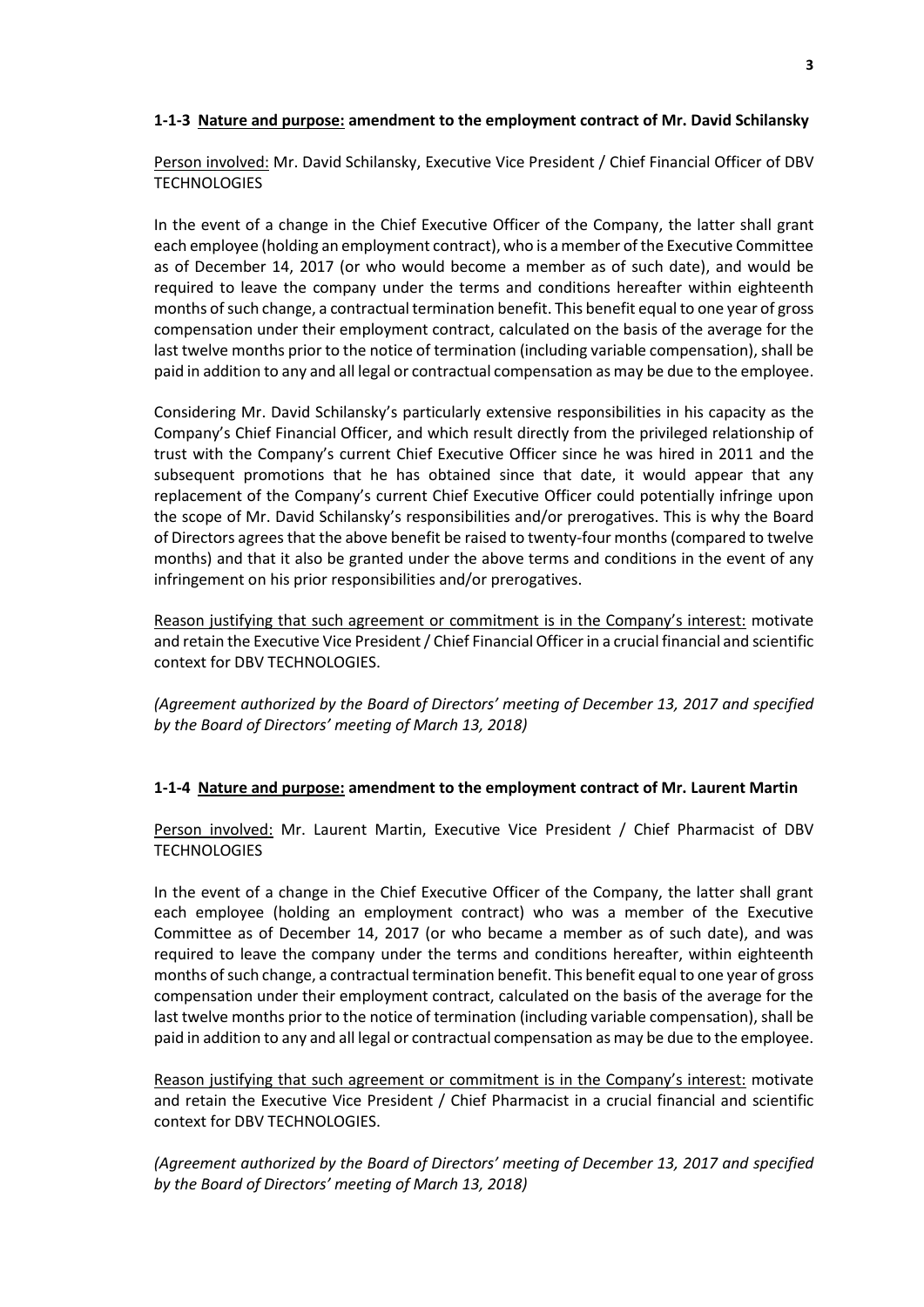#### **1-2 Agreements and commitments authorized after the year-end**

We have been advised of the following agreements and commitments authorized after the yearend, and previously authorized by the Board of Directors.

## **Nature and purpose: service agreement with Mr. Dan Soland**

Person involved: Mr. Dan Soland, Director of DBV TECHNOLOGIES

Terms and conditions : the Company renewed the service agreement initially entered into on January 2, 2017 with Mr. Daniel Soland regarding business strategy advice, organized into four half-day sessions per year with the Company's management, for an amount of €45,000.

Reason justifying that such agreement or commitment is in the Company's interest: enable the Company to benefit from the advice and expertise of Mr. Dan Soland in connection with its business deployment in the United States.

*(Agreement initially authorized by the Board of Directors' meeting of December 9, 2016 and renewed by the Board of Directors' meeting of February 15, 2018)*

# **2- AGREEMENTS AND COMMITMENTS ALREADY APPROVED BY THE SHAREHOLDERS' MEETING**

In addition, we have been informed that the following agreements and commitments, already approved by the Shareholders' Meeting in previous fiscal years, had continuing effect during the past year.

## **2-1 Nature and purpose: compensation for the revocation or non-renewal of the Chairman and CEO's term of office**

Person involved: Mr. Pierre-Henri Benhamou, Chairman and CEO of DBV TECHNOLOGIES

Terms and conditions: in the event of termination of the duties of the Chairman and CEO Mr. Pierre-Henri Benhamou, for whatever reason, except in the event of a revocation or non-renewal not agreed to by Mr. Pierre-Henri Benhamou, resulting from a breach of the law or the Company's articles of association or gross or willful misconduct, your Company shall pay him a compensation, whose gross amount shall equal the gross compensation he would have received from your Company, in whatever capacity, during the 18 months preceding the departure if at least two of the three performance criteria defined by the Board of Directors have been met on the date of departure.